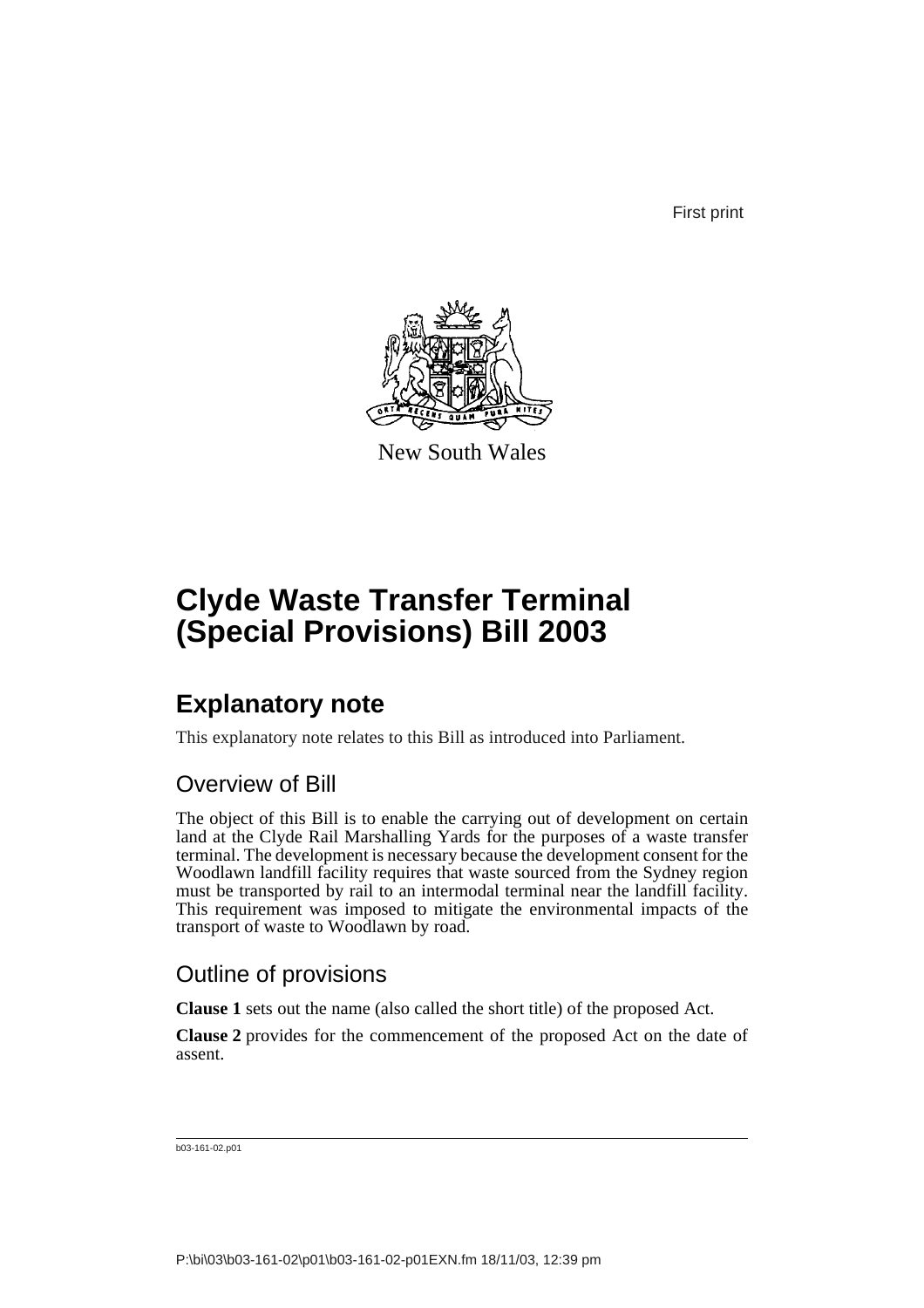Clyde Waste Transfer Terminal (Special Provisions) Bill 2003

Explanatory note

**Clause 3** defines certain words and expressions used in the proposed Act. In particular, words and expressions used in the proposed Act that are defined in the *Environmental Planning and Assessment Act 1979* (*the Planning Act*) have the same meanings as in that Act.

**Clause 4** provides that development consent is taken to have been granted under the Planning Act to carry out development on the land at the Clyde Rail Marshalling Yards for the purposes of a waste transfer terminal, subject to certain conditions which were settled at the time of proceedings in the Land and Environment Court concerning the development. The conditions are set out in a document to be tabled in the Legislative Council on the introduction of this Bill.

**Clause 5** provides that the development that may be carried out under the development consent is taken to be State significant development that is integrated development, subject to clause 9. The clause specifies the approvals that are required in relation to the integrated development and the approval bodies for those approvals.

**Clause 6** provides that the development consent is taken to become effective and operate from the date of assent to the proposed Act.

**Clause 7** provides that the Minister is taken to be the consent authority in respect of the development consent.

**Clause 8** specifies the classification of buildings within the development.

**Clause 9** provides that certain specified provisions of the Planning Act are not to apply to or in respect of the development consent or the development that may be carried out in accordance with it.

**Clause 10** makes ineffective the provisions of any environmental planning instrument applying to the land to the extent to which they are inconsistent with the provisions of the proposed Act.

Explanatory note page 2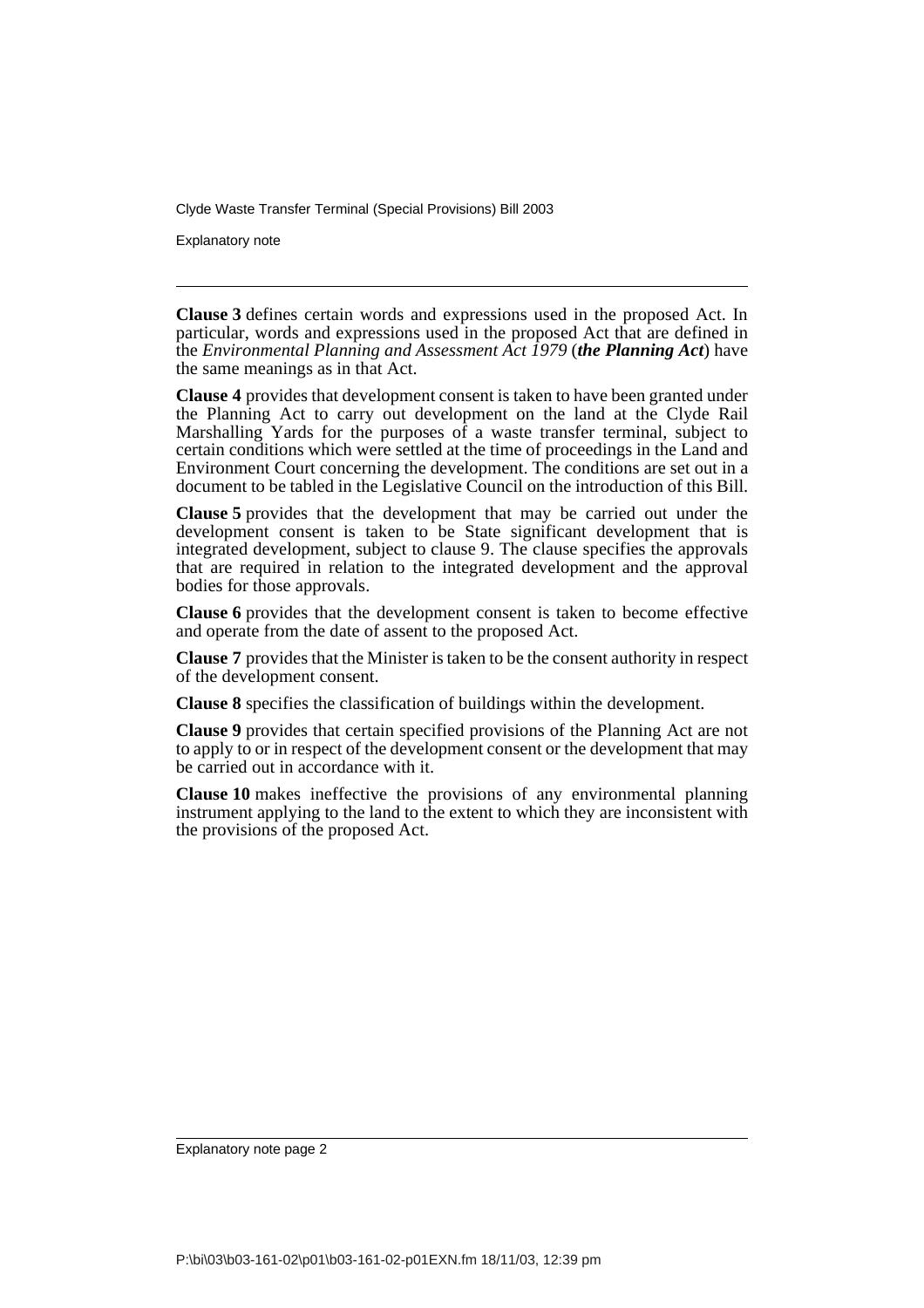First print



New South Wales

## **Clyde Waste Transfer Terminal (Special Provisions) Bill 2003**

### **Contents**

|    |                                                       | Page |
|----|-------------------------------------------------------|------|
|    | Name of Act                                           |      |
| 2  | Commencement                                          | 2    |
| 3  | Definitions                                           | 2    |
| 4  | Development consent relating to certain land at Clyde |      |
| 5  | Nature of the development                             | 2    |
| 6  | Date from which the development consent operates      | 3    |
|    | Consent authority                                     | 3    |
| 8  | Classification of buildings                           | 3    |
| 9  | Application of the Planning Act                       |      |
| 10 | Effect of environmental planning instruments          |      |
|    |                                                       |      |

b03-161-02.p01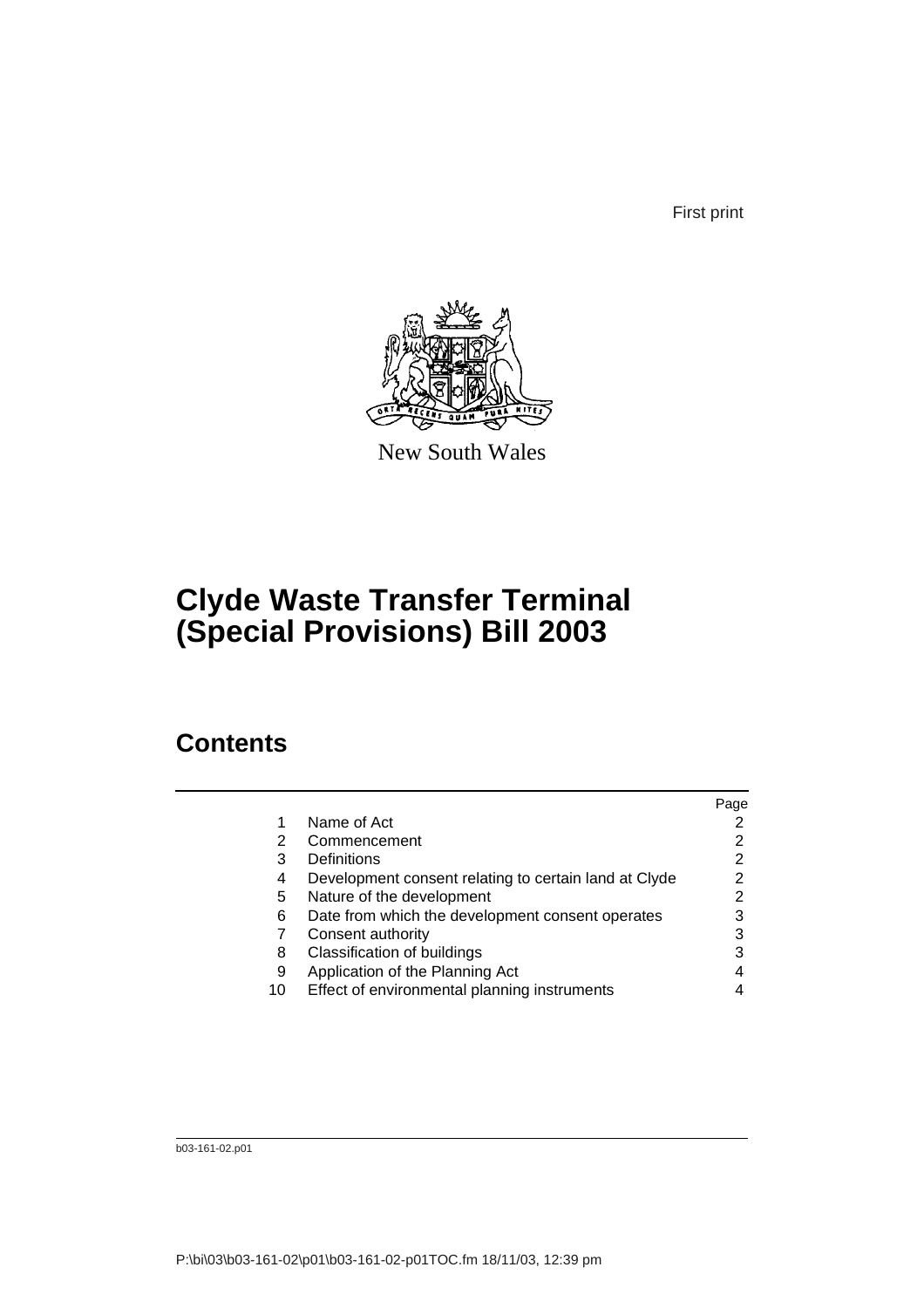#### Clyde Waste Transfer Terminal (Special Provisions) Bill 2003

**Contents** 

Page

Contents page 2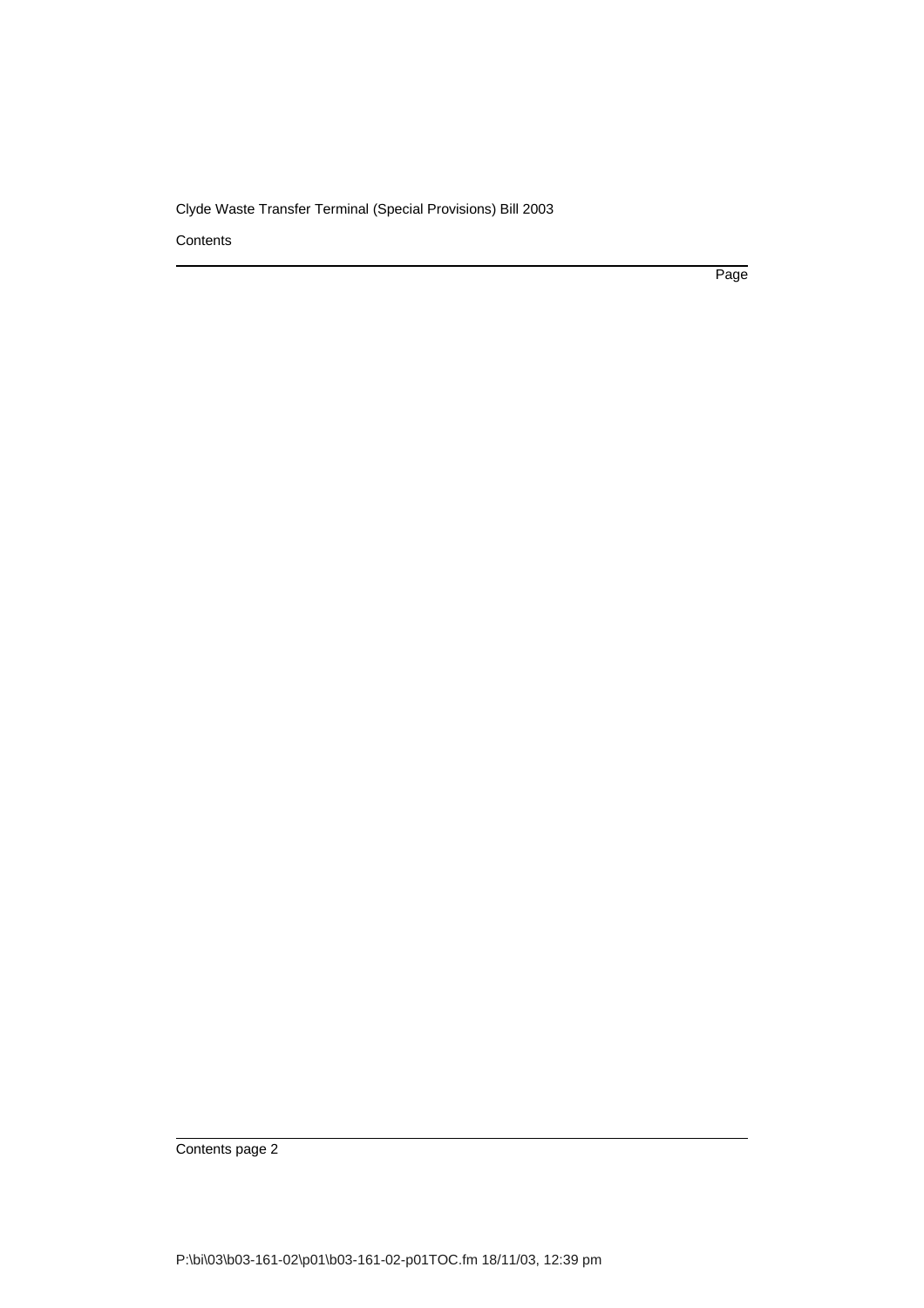

New South Wales

# **Clyde Waste Transfer Terminal (Special Provisions) Bill 2003**

No , 2003

#### **A Bill for**

An Act to permit the development of certain land at Clyde for the purposes of a waste transfer terminal; and for other purposes.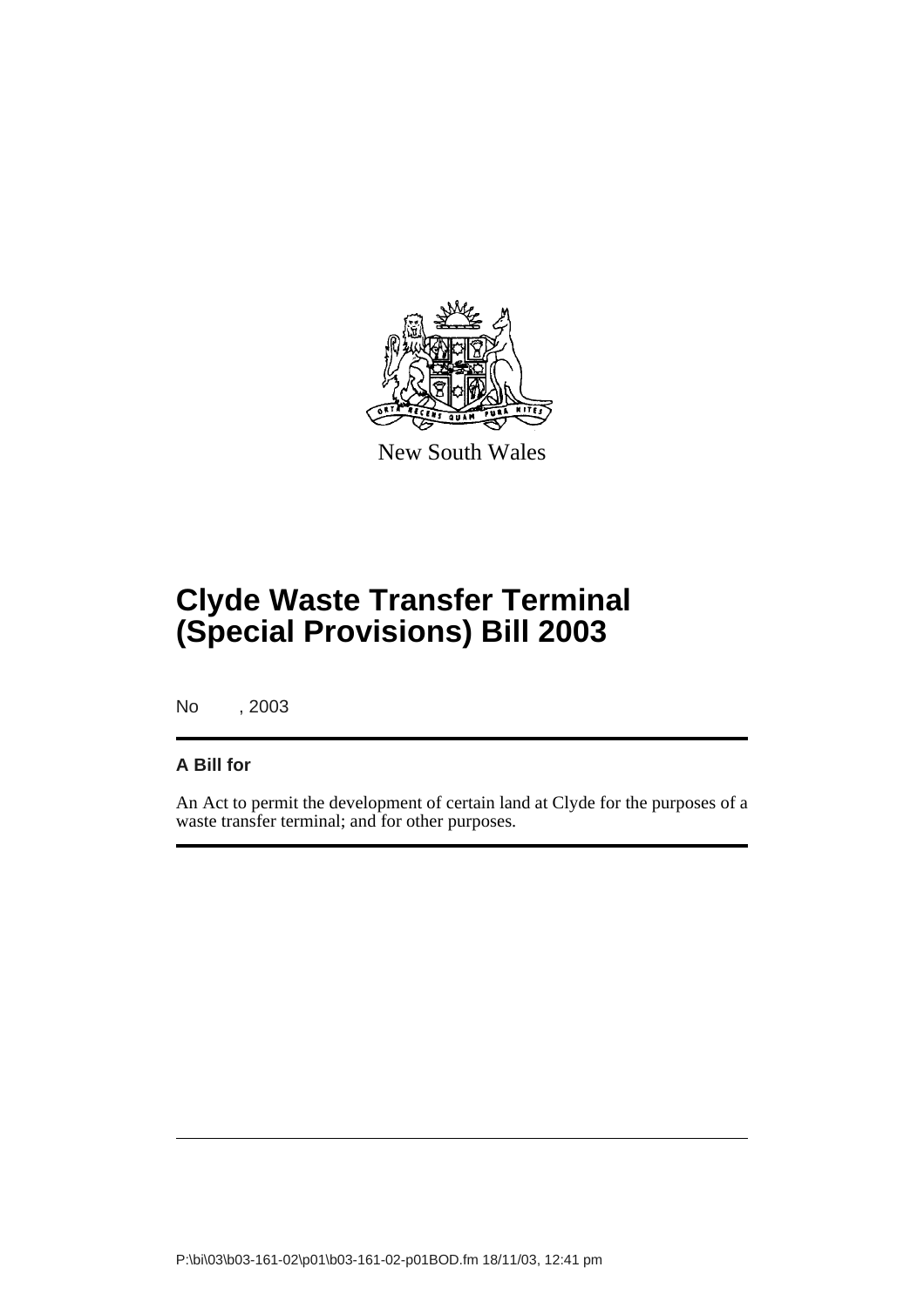<span id="page-5-4"></span><span id="page-5-3"></span><span id="page-5-2"></span><span id="page-5-1"></span><span id="page-5-0"></span>

| The Legislature of New South Wales enacts: |     | $\mathbf{1}$                                                                                                                                                                                                                                                                                                                                                                                                                                                                                                                             |                                              |
|--------------------------------------------|-----|------------------------------------------------------------------------------------------------------------------------------------------------------------------------------------------------------------------------------------------------------------------------------------------------------------------------------------------------------------------------------------------------------------------------------------------------------------------------------------------------------------------------------------------|----------------------------------------------|
| 1                                          |     | Name of Act                                                                                                                                                                                                                                                                                                                                                                                                                                                                                                                              | $\overline{2}$                               |
|                                            |     | This Act is the Clyde Waste Transfer Terminal (Special Provisions)<br>Act 2003.                                                                                                                                                                                                                                                                                                                                                                                                                                                          | 3<br>4                                       |
| 2                                          |     | <b>Commencement</b>                                                                                                                                                                                                                                                                                                                                                                                                                                                                                                                      | 5                                            |
|                                            |     | This Act commences on the date of assent.                                                                                                                                                                                                                                                                                                                                                                                                                                                                                                | 6                                            |
| 3                                          |     | <b>Definitions</b>                                                                                                                                                                                                                                                                                                                                                                                                                                                                                                                       | $\overline{7}$                               |
|                                            | (1) | In this Act:                                                                                                                                                                                                                                                                                                                                                                                                                                                                                                                             | 8                                            |
|                                            |     | <i>the development application</i> means the development application<br>made by Collex Pty Limited on 2 August 2001 under, or purporting<br>to have been made under, the Planning Act.                                                                                                                                                                                                                                                                                                                                                   | 9<br>10<br>11                                |
|                                            |     | <i>the development consent</i> means the development consent taken to<br>have been granted as referred to in section 4.                                                                                                                                                                                                                                                                                                                                                                                                                  | 12 <sup>2</sup><br>13                        |
|                                            |     | <b>the Planning Act</b> means the <i>Environmental Planning and</i><br>Assessment Act 1979.                                                                                                                                                                                                                                                                                                                                                                                                                                              | 14<br>15                                     |
|                                            |     | <i>the subject land</i> means the land the subject of the development<br>application (being Part Lot 201, Deposited Plan 1007683, situated<br>at the Clyde Rail Marshalling Yards).                                                                                                                                                                                                                                                                                                                                                      | 16<br>17<br>18                               |
|                                            | (2) | Words and expressions used in this Act that are defined in the<br>Planning Act have the same meanings as in the Planning Act.                                                                                                                                                                                                                                                                                                                                                                                                            | 19<br>20                                     |
| 4                                          |     | Development consent relating to certain land at Clyde                                                                                                                                                                                                                                                                                                                                                                                                                                                                                    | 21                                           |
|                                            |     | Development consent is taken to have been granted under the<br>Planning Act to carry out development on the subject land for the<br>purposes of a waste transfer terminal, subject to the conditions set<br>out in the document entitled "Clyde Waste Transfer Terminal-<br>Conditions of Development Consent" presented to the President of<br>the Legislative Council (by or on behalf of the Member of the<br>Legislative Council who introduced the Bill for this Act) when the<br>Bill was introduced into the Legislative Council. | 22<br>23<br>24<br>25<br>26<br>27<br>28<br>29 |
| 5                                          |     | Nature of the development                                                                                                                                                                                                                                                                                                                                                                                                                                                                                                                | 30                                           |
|                                            | (1) | The development that may be carried out under the development<br>consent is taken to be State significant development that is<br>integrated development, subject to section 9.                                                                                                                                                                                                                                                                                                                                                           | 31<br>32<br>33                               |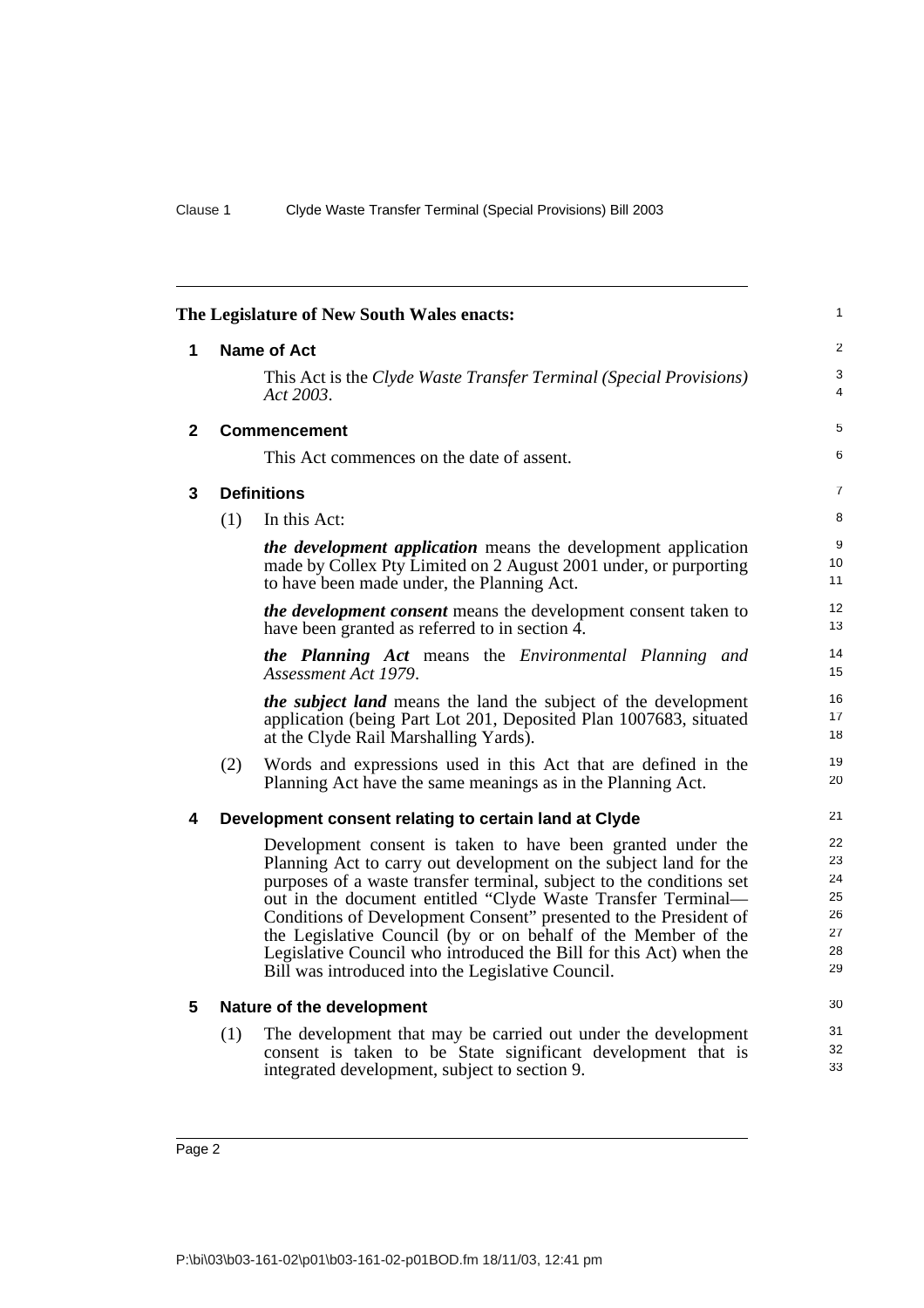Clyde Waste Transfer Terminal (Special Provisions) Bill 2003 Clause 6

<span id="page-6-1"></span><span id="page-6-0"></span>

|   | (2) |              | The following approvals are required from the following approval<br>bodies in order for the development, as integrated development, to<br>be carried out:                                                                                                                                | $\mathbf{1}$<br>2<br>3                     |
|---|-----|--------------|------------------------------------------------------------------------------------------------------------------------------------------------------------------------------------------------------------------------------------------------------------------------------------------|--------------------------------------------|
|   |     | (a)          | an environment protection licence referred to in sections 43<br>(b), 48 and 55 of the <i>Protection of the Environment</i><br><i>Operations Act 1997</i> issued by the Environment Protection<br>Authority,                                                                              | $\overline{4}$<br>5<br>6<br>$\overline{7}$ |
|   |     | (b)          | a consent under section 138 (1) (a), (b) and (e) of the Roads<br>Act 1993 granted by the Roads and Traffic Authority.                                                                                                                                                                    | 8<br>9                                     |
| 6 |     |              | Date from which the development consent operates                                                                                                                                                                                                                                         | 10                                         |
|   |     |              | The development consent is taken to become effective and operate<br>from the date of assent to this Act.                                                                                                                                                                                 | 11<br>12                                   |
| 7 |     |              | <b>Consent authority</b>                                                                                                                                                                                                                                                                 | 13                                         |
|   |     |              | The Minister is taken to be the consent authority in respect of the<br>development consent.                                                                                                                                                                                              | 14<br>15                                   |
| 8 |     |              | <b>Classification of buildings</b>                                                                                                                                                                                                                                                       | 16                                         |
|   |     | Table.       | A building that may be erected on the subject land in accordance<br>with the development consent and that is described in Column 1 of<br>the following Table has the classification under the <i>Building Code</i><br>of Australia specified opposite the description in Column 2 of the | 17<br>18<br>19<br>20<br>21                 |
|   |     | <b>Table</b> |                                                                                                                                                                                                                                                                                          | 22                                         |
|   |     |              |                                                                                                                                                                                                                                                                                          |                                            |

<span id="page-6-2"></span>

| Column 1                                    | Column <sub>2</sub>                                              |
|---------------------------------------------|------------------------------------------------------------------|
| Office and amenities building.<br>gatehouse | Class 5 (office)                                                 |
| Waste compactors                            | Class 8 (process/manufacturing)                                  |
| Transfer building, weighbridge              | Class $10a/10b$ (non-habitable)<br>storage areas and structures) |